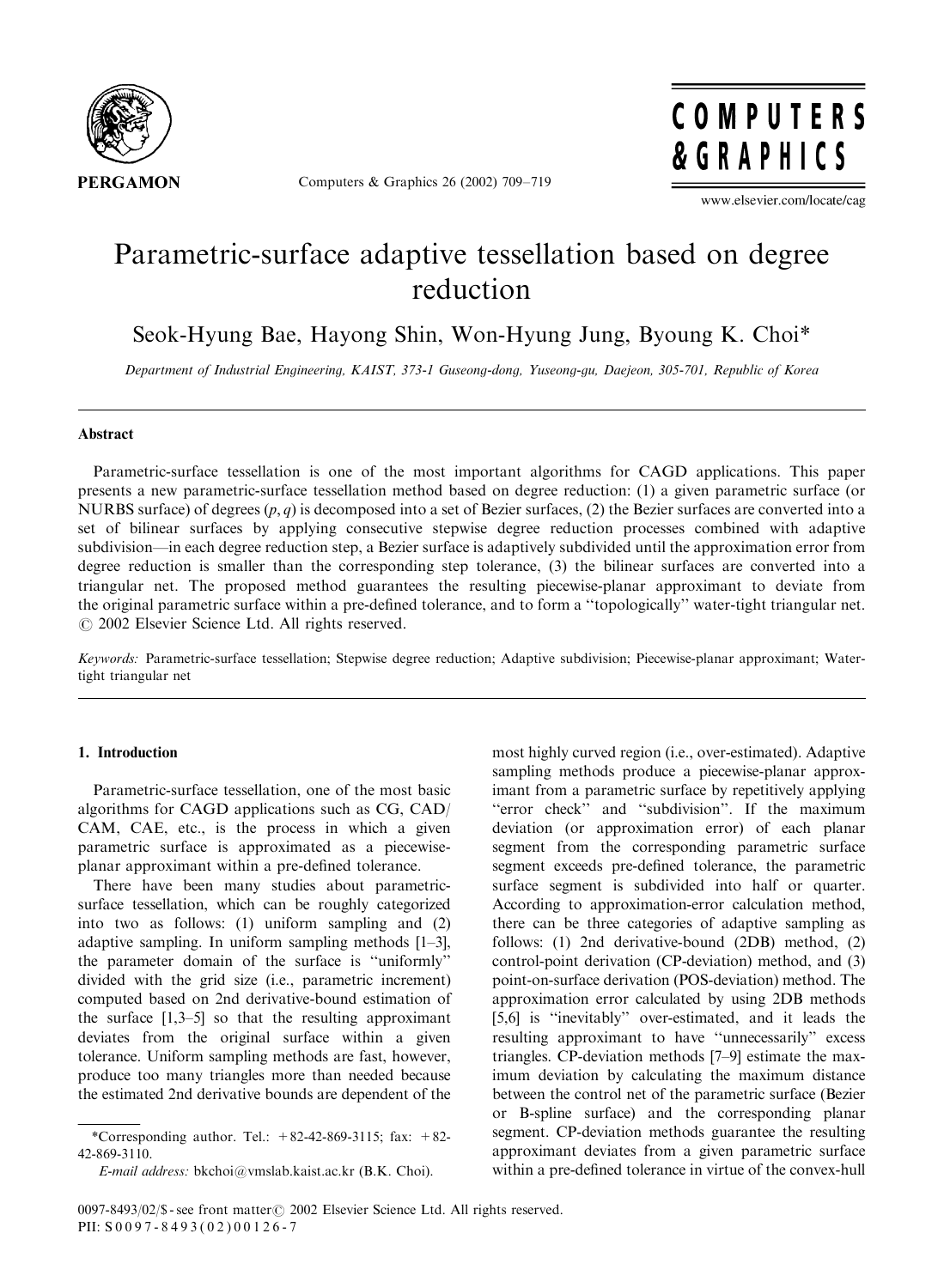

Fig. 1. Basic idea of parametric-curve polygonization: (a) overall procedure and (b) adaptive subdivision.

property of Bezier and B-spline surfaces. However, CPdeviation methods also have the same problem—the resulting approximant has excess triangles because of the over-estimation of the maximum deviation. POS-deviation method [10] is to sample points from a parametric surface segment and to calculate distances between the sampled points and the corresponding planar segment, and finally to take the maximum value among them. Unfortunately, there have been little theoretical backgrounds related to sampling density for the resulting approximant to meet a pre-defined tolerance.

To be presented in the paper is a new parametricsurface tessellation method, which is extended from our recent study [11]—the parametric-curve polygonization method based on degree reduction. The proposed method consists of following steps: (1) a given parametric surface is decomposed into a set of Bezier surfaces, (2) each Bezier surface is converted into a set of bilinear surfaces by applying consecutive stepwise degree reduction processes combined with adaptive subdivision, (3) all the bilinear surfaces are converted into a triangular net. The proposed method guarantees the resulting piecewiseplanar approximant to deviate from the original parametric surface within a pre-defined tolerance, and to form a ''topologically'' water-tight triangular net.

The organization of the paper is as follows: summarized in Section 2 is the parametric-curve polygonization method based on degree reduction, which is extended to a surface tessellation in Section 3. Illustrative examples are given in Section 4 followed by discussions and conclusions in Section 5.

#### 2. Parametric-curve polygonization

The overall procedure of the parametric-curve polygonization method proposed by Bae et al. [11] is shown in Fig. 1a. A given parametric curve (commonly, NURBS curve) of degree  $p$  is decomposed into a set of

Bezier curves. The Bezier curves are converted into a set of line segments by applying successive  $p - 1$  stepwise degree reduction steps. A given pre-defined tolerance  $(\varepsilon)$ is distributed to each degree reduction step, and in each step, the degrees of parametric-curve segments are reduced within the corresponding step tolerance  $(\varepsilon_i)$ combined with adaptive subdivision (see Fig. 1b). Consequently, the resulting piecewise-linear approximant (or a set of line segments, i.e., polygon), of which the approximation error does not exceed the pre-defined tolerance, is obtained.

Now, let us consider the maximum error calculation for adaptive subdivision in each degree reduction step. The stepwise degree reduction of a Bezier curve of degree p

$$
\mathbf{C}(t) = \sum_{i=0}^{p} B_{i,p}(t) \mathbf{P}_i
$$
\n(1)

is finding the control points  $\{\bar{P}_i\}$  of a Bezier curve of degree  $p-1$ 

$$
\bar{\mathbf{C}}(t) = \sum_{i=0}^{p-1} B_{i,p-1}(t) \bar{\mathbf{P}}_i.
$$
 (2)

There are two well-known ''recursive'' extrapolation formulas as follows [12]:

$$
\bar{\mathbf{P}}_0^{\text{I}} = \mathbf{P}_0, \quad \bar{\mathbf{P}}_i^{\text{I}} = \frac{\mathbf{P}_i - \alpha_i \bar{\mathbf{P}}_{i-1}^{\text{I}}}{1 - \alpha_i}, \quad i = 1, ..., p - 1,
$$
\n(3a)

$$
\begin{aligned} \bar{\mathbf{P}}_{p-1}^{\text{II}} &= \mathbf{P}_p, \\ \bar{\mathbf{P}}_i^{\text{II}} &= \frac{\mathbf{P}_{i+1} - (1 - \alpha_{i+1})\bar{\mathbf{P}}_{i+1}^{\text{II}}}{\alpha_{i+1}}, \quad i = p-2, \dots, 0, \end{aligned} \tag{3b}
$$

where  $\alpha_i = i/p$ . Bae et al., chose the midpoint-blending type stepwise degree reduction algorithm [12] for the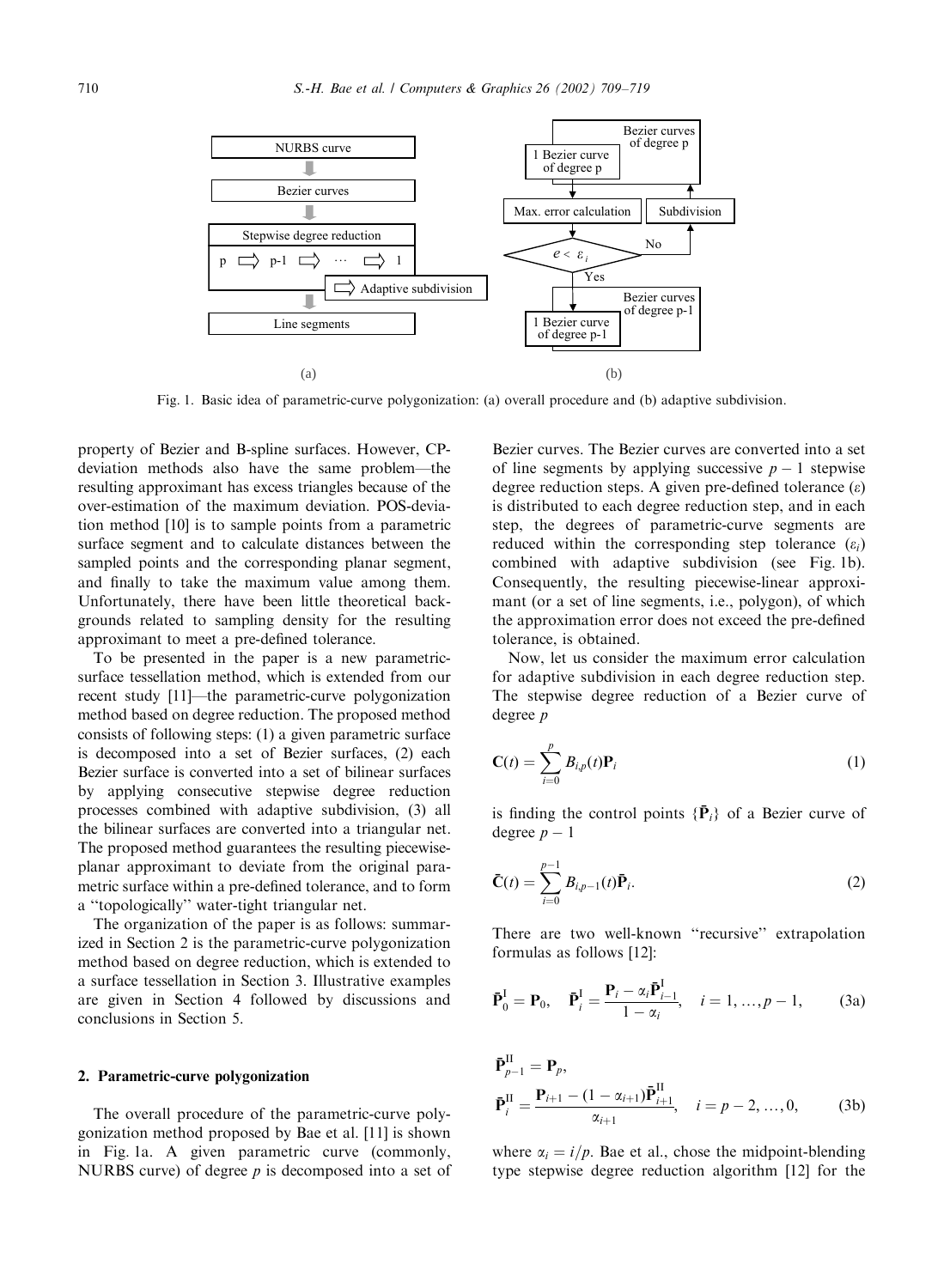

Fig. 2. Parametric-curve polygonization method based on stepwise degree reduction: (a) given cubic B-spline curve, (b) quadratic Bezier curves, and (c) resulting piecewise-linear approximant.

unique solution as given by

$$
\mathbf{\bar{P}}_{i} = \begin{cases}\n\left\{\begin{array}{ll}\n\mathbf{\bar{P}}_{i}^{\mathrm{I}} & \text{for } i = 0, \dots, r \\
\mathbf{\bar{P}}_{i}^{\mathrm{II}} & \text{for } i = r+1, \dots, p-1\n\end{array}\right\} & \text{if } p \text{ is even,} \\
\left\{\begin{array}{ll}\n\mathbf{\bar{P}}_{i}^{\mathrm{I}} & \text{for } i = 0, \dots, r-1 \\
\frac{1}{2}(\mathbf{\bar{P}}_{i}^{\mathrm{I}} + \mathbf{\bar{P}}_{i}^{\mathrm{II}}) & \text{for } i = r \\
\mathbf{\bar{P}}_{i}^{\mathrm{II}} & \text{for } i = r+1, \dots, p-1\n\end{array}\right\} & \text{if } p \text{ is odd,} \\
\end{cases}
$$

where  $r = |(p-1)/2|$ . The midpoint-blending method is much easier to implement than the algorithms based on best approximation [13–16] or non-linear optimization [17,18]. Moreover, it provides a simple explicit (parametric) approximation error function as follows [19]:

$$
e(t) = \|\mathbf{C}(t) - \bar{\mathbf{C}}(t)\|
$$
  
= 
$$
\begin{cases} B_{r+1,p}(t) \Big| \mathbf{P}_{r+1} - \frac{1}{2} (\bar{\mathbf{P}}_r^{\mathrm{I}} + \bar{\mathbf{P}}_{r+1}^{\mathrm{II}}) \Big| & \text{if } p \text{ is even,} \\ \frac{1}{2} (1 - \alpha_r) |B_{r,p}(t) - B_{r+1,p}(t)| \|\bar{\mathbf{P}}_r^{\mathrm{I}} - \bar{\mathbf{P}}_r^{\mathrm{II}}\| & \text{if } p \text{ is odd.} \end{cases}
$$
(5)

The maximum values of the error function can be precisely calculated: the even-case error function has one maximum at  $t = 0.5$ , and odd-case error function has two "equal" maximums at parameters satisfying  $t^2 - t + (p - 1)/4p = 0.$ 

Fig. 2 shows the step-by-step results of the parametric-curve polygonization method proposed by Bae et al. for a cubic B-spline curve.

## 3. Extension to surface tessellation

The basic idea of the parametric-curve polygonization method given in the previous section is simply extended to a surface case, but some additional treatments are necessary. First, the maximum approximation error



Fig. 3. Overall procedure of parametric-surface tessellation.

caused by stepwise degree reduction for a parametric surface has to be calculated. Second, the parametricsurface segment of degrees (1,1) obtained from stepwise degree reduction processes, is not a ''planar'' segment, but a ''bilinear'' surface. Hence, another approximation step must be included. On the other hand, for some applications, it is necessary to make a ''water-tight'' triangular net from the bilinear surface set.

## 3.1. Overall procedure

So far no ''explicit'' approximation error function when the degrees of a parametric surface are reduced from  $(p, q)$  to  $(p - 1, q - 1)$  has been known. Thus, we use ''one-directional'' stepwise degree reduction. For example, the u-directional degree of a parametric surface is first reduced, and  $v$ -directional degree next, and  $u$ directional degree in turn, etc. Fig. 3 shows the overall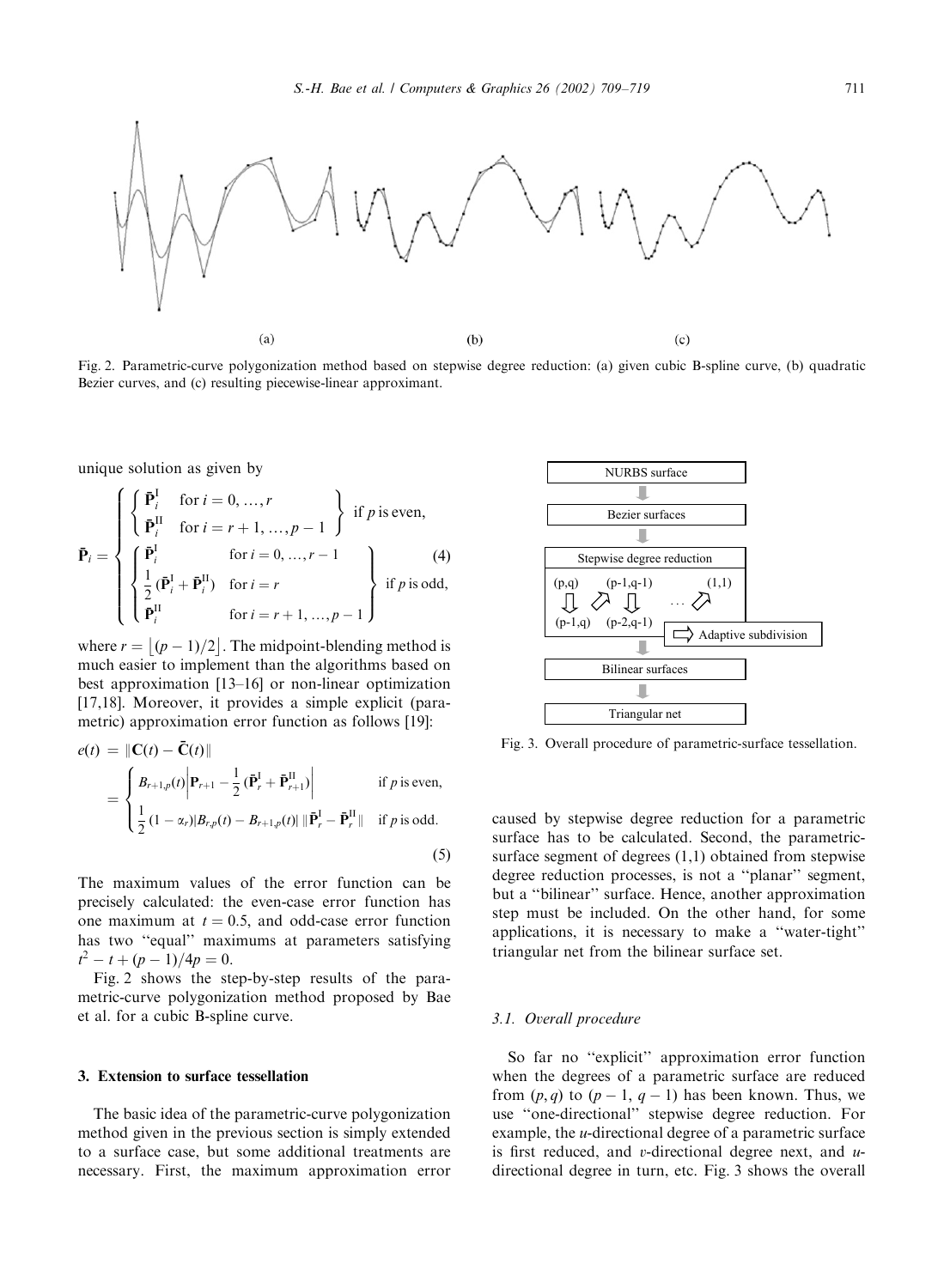

Fig. 4. Two-phase approximation approach.

procedure of the proposed parametric-surface tessellation method.

As mentioned earlier, because a bilinear surface is not planar, the two-phase approximation approach, which is composed of the approximation of a Bezier surface to a bilinear surface and that of a bilinear surface to triangles, is used. Fig. 4 shows the two-phase approximation of the proposed method compared with that of Elber's method [9] (for the sake of explanatory simplicity, we assumed that the both sides of degrees are the same, that is,  $p = q$ ). While Elber's method uses the CP-deviation method to estimate the maximum deviation of each bilinear surface segment from a given parametric surface, the proposed method uses the accurate approximation error function of each  $u$ - and v-directional stepwise degree reduction. In Elber's, if the maximum deviation estimated from two phases is greater than pre-defined tolerance  $(e^a + e^b > \varepsilon)$ , the parametric surface segment is split. Whereas, in our proposed method, pre-defined tolerance is distributed into each degree reduction step so that  $\sum_{i=1}^{p-1} (\varepsilon_i^u + \varepsilon_i^v) + \varepsilon^t = \varepsilon$ , and adaptive subdivision is performed in each step with its corresponding step tolerance.

# 3.2. Stepwise degree reduction for surface case

Based on the ''notational'' symmetry of parameters of a Bezier surface (more strictly, tensor-product surface), we will consider only one parameter,  $u$ .

The u-directional stepwise degree reduction of a Bezier surface of degrees  $(p, q)$ 

$$
S(u, v) = \sum_{i=0}^{p} \sum_{j=0}^{q} B_{i,p}(u) B_{j,q}(v) P_{i,j}
$$
(6)

is finding the control points  $\{\bar{P}_{i,j}\}\$  of a Bezier surface of degrees  $(p-1, q)$ 

$$
\bar{\mathbf{S}}(u,v) = \sum_{i=0}^{p-1} \sum_{j=0}^{q} B_{i,p-1}(u) B_{j,q}(v) \bar{\mathbf{P}}_{i,j}.
$$
 (7)

By applying the midpoint-blending method to each row of the control net of the Bezier surface, the new control points are given as

$$
\bar{\mathbf{P}}_{i,j} = \begin{cases}\n\begin{cases}\n\bar{\mathbf{P}}_{i,j}^{\mathrm{I}} & \text{for } i = 0, \dots, r \\
\bar{\mathbf{P}}_{i,j}^{\mathrm{II}} & \text{for } i = r+1, \dots, p-1\n\end{cases}\n\end{cases}\n\quad\n\bar{\mathbf{P}}_{i,j} = \begin{cases}\n\bar{\mathbf{P}}_{i,j}^{\mathrm{I}} & \text{for } i = 0, \dots, r-1 \\
\frac{1}{2}(\bar{\mathbf{P}}_{i,j}^{\mathrm{I}} + \bar{\mathbf{P}}_{i,j}^{\mathrm{II}}) & \text{for } i = r \\
\bar{\mathbf{P}}_{i,j}^{\mathrm{II}} & \text{for } i = r+1, \dots, p-1\n\end{cases}\n\quad\n\text{if } p \text{ is odd,}
$$
\n(8)

where  $r = |(p-1)/2|$  and

$$
\bar{\mathbf{P}}_{0,j}^{\mathrm{I}} = \mathbf{P}_{0,j}, \quad \bar{\mathbf{P}}_{i,j}^{\mathrm{I}} = \frac{\mathbf{P}_{i,j} - \alpha_i \bar{\mathbf{P}}_{i-1,j}^{\mathrm{I}}}{1 - \alpha_i}, \quad i = 1, ..., p - 1,
$$
\n(9a)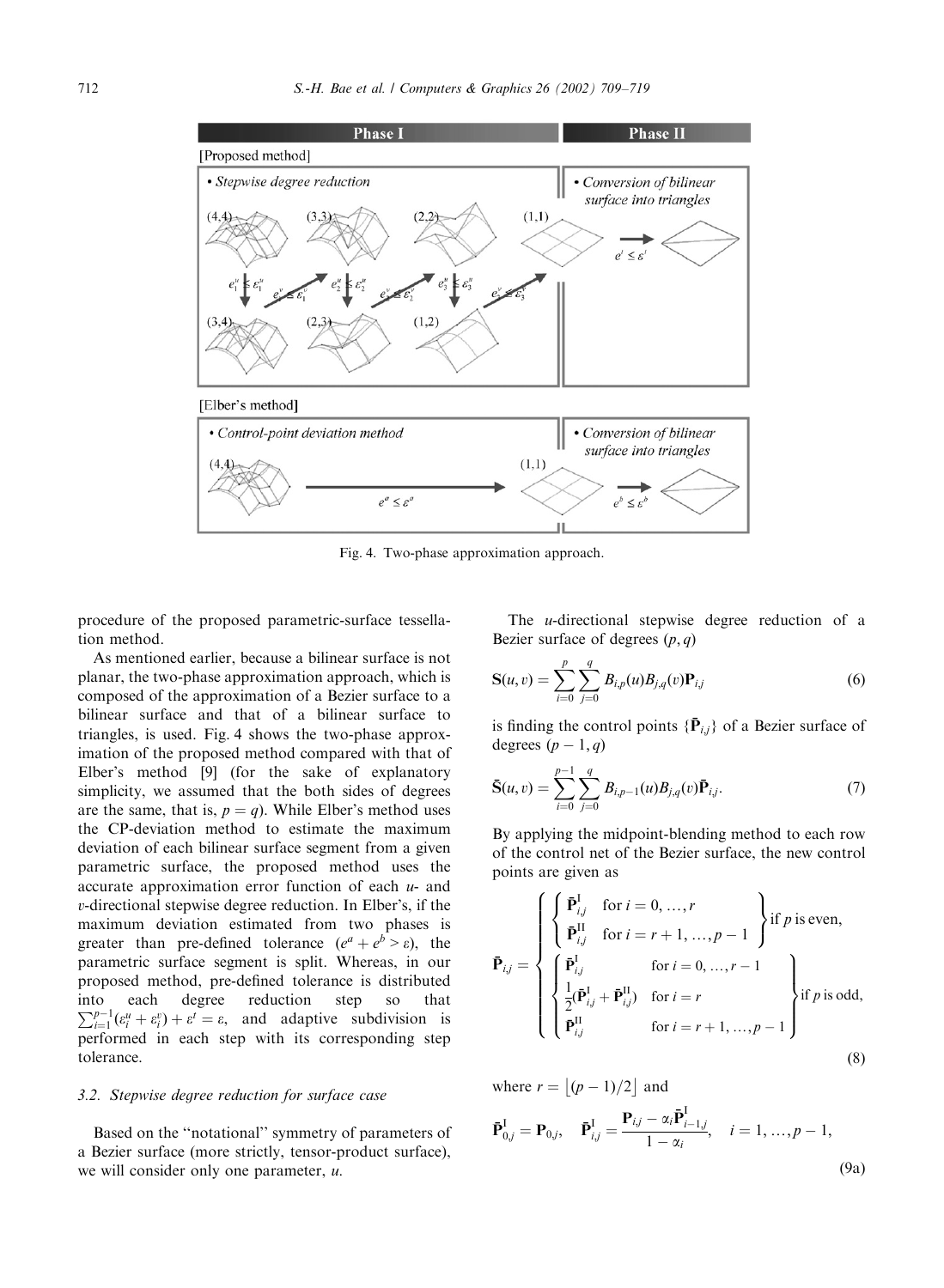

Fig. 5. u-directional stepwise degree reduction of Bezier surface of degrees (4, 4).

$$
\begin{aligned}\n\bar{\mathbf{P}}_{p-1,j}^{\text{II}} &= \mathbf{P}_{pj}, \\
\bar{\mathbf{P}}_{i,j}^{\text{II}} &= \frac{\mathbf{P}_{i+1,j} - (1 - \alpha_{i+1})\bar{\mathbf{P}}_{i+1,j}^{\text{II}}}{\alpha_{i+1}}, \ i = p-2, \dots, 0,\n\end{aligned} \tag{9b}
$$

where  $\alpha_i = i/p$ .

As similar to the curve case, the most important advantage of using the midpoint-blending method is that an explicit (parametric) approximation error function having a simple form is precisely given. Let  $\hat{S}(u, v)$ is the degree-elevated surface of degrees  $(p, q)$  from  $\bar{S}(u, v)$  as

$$
\hat{\mathbf{S}}(u,v) = \sum_{i=0}^{p} \sum_{j=0}^{q} B_{i,p}(u) B_{j,q}(v) \hat{\mathbf{P}}_{i,j},
$$
\n(10)

where  $\{\hat{P}_{i,j}\}$  are given by well-known degree elevation formula as

$$
\hat{\mathbf{P}}_{i,j} = \alpha_i \bar{\mathbf{P}}_{i-1,j} + (1 - \alpha_i) \bar{\mathbf{P}}_{i,j}, \quad i = 0, \dots, p. \tag{11}
$$

If  $p$  is even, the error function is derived as follows:

$$
e(u, v) = \|S(u, v) - \tilde{S}(u, v)\| = \|S(u, v) - \hat{S}(u, v)\|
$$
  
= 
$$
\left| \sum_{i=0}^{p} \sum_{j=0}^{q} B_{i,p}(u) B_{j,q}(v) P_{i,j} \right|
$$
  

$$
- \sum_{i=0}^{p} \sum_{j=0}^{q} B_{i,p}(u) B_{j,q}(v) \hat{P}_{i,j} \right|
$$
  
= 
$$
\left| \sum_{j=0}^{q} B_{j,q}(v) \left[ \sum_{i=0}^{p} B_{i,p}(u) (P_{i,j} - \hat{P}_{i,j}) \right] \right|
$$

$$
= \left| \sum_{j=0}^{q} B_{j,q}(v) \left[ B_{r+1,p}(u) (\mathbf{P}_{r+1,j} - \hat{\mathbf{P}}_{r+1,j}) \right] \right|
$$
  
\n
$$
= B_{r+1,p}(u) \left| \sum_{j=0}^{q} B_{j,q}(v) (\mathbf{P}_{r+1,j} - \hat{\mathbf{P}}_{r+1,j}) \right|
$$
  
\n
$$
= B_{r+1,p}(u) \left| \sum_{j=0}^{q} B_{j,q}(v) \left[ \mathbf{P}_{r+1,j} - \frac{1}{2} (\bar{\mathbf{P}}_{r,j}^{I} + \bar{\mathbf{P}}_{r+1,j}^{II}) \right] \right|.
$$
  
\n(12)

To be remarkable in Eq. (12) is the error function is "parameter-separable"—letting  $\tilde{P}_j \equiv P_{r+1,j} - (\bar{P}_{r,j}^I +$  $\overline{\mathbf{P}}_{r+1,j}^{\text{II}}$  /2, the error function has the form of a scaled 3D-curve norm, which is the product of a scale function  $s(u)$  and 3D-curve norm  $\|\tilde{C}(v)\|$ , as follows:

$$
e(u, v) = B_{r+1,p}(u) \left| \sum_{j=0}^{q} B_{j,q}(v) \tilde{\mathbf{P}}_j \right| \equiv s(u) \cdot || \tilde{\mathbf{C}}(v) ||. \tag{13}
$$

Obviously, the error function has the maximum value at  $(u_M, v_M)$  where  $s(u)$  and  $\|\tilde{C}(v)\|$  have maximum values independently as follows:

$$
e(u_M, v_M) \equiv \max_{u,v} e(u, v) = \max_{u,v} s(u) \cdot \|\tilde{\mathbf{C}}(v)\|
$$
  
= 
$$
\max_u s(u) \cdot \max_v \|\tilde{\mathbf{C}}(v)\| \equiv s(u_M) \cdot \|\tilde{\mathbf{C}}(v_M)\|.
$$
 (14)

Fig. 5 shows an example of  $u$ -directional degree reduction when  $p$  is 4. It is noticeable what to affect the approximation error are only the differences of the control points on the  $(r + 1)$ th row of each control net of  $S(u, v)$  and  $\hat{S}(u, v)$ .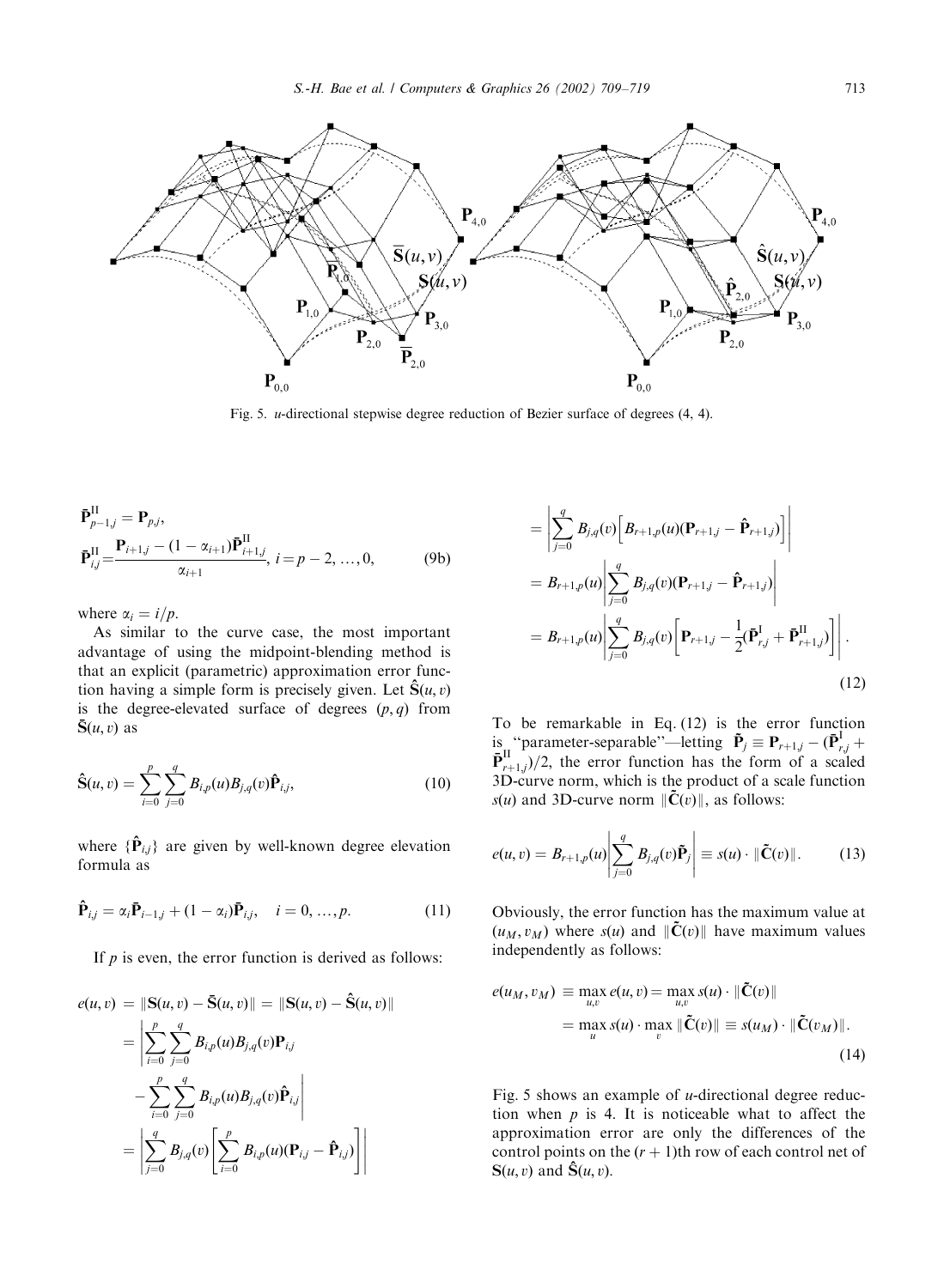

Fig. 6. u-directional stepwise degree reduction of Bezier surface of degrees (3, 3).

If  $p$  is odd, the similar result is obtained as follows: Î

$$
e(u, v) = \left| \sum_{j=0}^{q} B_{j,q}(v)[B_{r,p}(u)(\mathbf{P}_{r,j} - \hat{\mathbf{P}}_{r,j}) + B_{r+1,p}(u)(\mathbf{P}_{r+1,j} - \hat{\mathbf{P}}_{r+1,j})]\right|
$$
  
\n
$$
= \left| \sum_{j=0}^{q} B_{j,q}(v) \left[ \frac{1}{2} (1 - \alpha_r)(B_{r,p}(u) - B_{r+1,p}(u)) (\bar{\mathbf{P}}_{r,j}^{I} - \bar{\mathbf{P}}_{r,j}^{II}) \right] \right|
$$
  
\n
$$
= \frac{1}{2} (1 - \alpha_r)|B_{r,p}(u) - B_{r+1,p}(u)|
$$
  
\n
$$
\left| \sum_{j=0}^{q} B_{j,q}(v)[(\bar{\mathbf{P}}_{r,j}^{I} - \bar{\mathbf{P}}_{r,j}^{II})] \right|
$$
  
\n
$$
\equiv \frac{1}{2} (1 - \alpha_r)|B_{r,p}(u) - B_{r+1,p}(u)| \left| \sum_{j=0}^{q} B_{j,q}(v)\tilde{\mathbf{P}}_{j} \right|
$$
  
\n
$$
\equiv s(u) \cdot \|\tilde{\mathbf{C}}(v)\|.
$$
 (15)

The above error function also has a parameter-separable form:  $s(u) \equiv (1 - \alpha_r)|B_{r,p}(u) - B_{r+1,p}||/2$  and  $\|\tilde{\mathbf{C}}(v)\| \equiv$ <br> $\|\sum_{j=0}^q B_{j,q}(v)\tilde{\mathbf{P}}_j\|$  where  $\tilde{\mathbf{P}}_j \equiv \tilde{\mathbf{P}}_{r,j}^{\mathsf{I}} - \tilde{\mathbf{P}}_{r,j}^{\mathsf{I}}$ . In the case, the  $\sum_{j=0}^{\infty}$   $\sum_{j,q \in \mathcal{S}}$   $\sum_{j,q \in \mathcal{S}}$   $\sum_{j,q \in \mathcal{S}}$   $\sum_{j,q \in \mathcal{S}}$   $\sum_{j,q \in \mathcal{S}}$   $\sum_{j,q \in \mathcal{S}}$   $\sum_{j,q \in \mathcal{S}}$   $\sum_{j,q \in \mathcal{S}}$   $\sum_{j,q \in \mathcal{S}}$   $\sum_{j,q \in \mathcal{S}}$   $\sum_{j,q \in \mathcal{S}}$   $\sum_{j,q \in \mathcal{S}}$   $\sum_{j,q \in \mathcal{S}}$ points on "two" rows of each control net of  $S(u, v)$  and  $\hat{S}(u, v)$  as shown in Fig. 6.

#### 3.3. Maximum deviation calculation

As noted earlier, the maximum value of the approximation error function can be calculated by finding maximum values of the scale function and 3D-curve norm, independently. The scale function's maximum value is already known [19]; the even-case scale function  $B_{r+1,p}(u)$  has the maximum at  $u = 0.5$ , and odd-case scale function  $(1 - \alpha_r)|B_{r,p}(u) - B_{r+1,p}(u)|/2$  has two maximums at the parameters satisfying  $u^2 - u + (p 1)/4p = 0$ . Now, let us consider the calculation of the

maximum 3D-curve norm  $\|\tilde{\mathbf{C}}(v_M)\|$ . Following two approaches are applicable to adaptive subdivision: (1) exact-value finding, and (2) practical-bound estimation. To find the "exact" maximum value of  $\|\tilde{C}(v)\|$  can be interpreted as the general point-projection problem, which is searching for the parameter of  $\tilde{C}(v)$  such that the distance between the origin  $\mathbf{O}(0,0,0)$  and  $\tilde{\mathbf{C}}(v)$  is maximized, or as finding maximum value of a singlevalued function (or non-parametric Bezier curve) of degree  $2q$ ,  $f(v) \equiv \|\mathbf{C}(v)\|^2 = \mathbf{C}(v) \cdot \mathbf{C}(v)$  which can be obtained by applying the symbolic dot-product operaobtained by applying the symbolic dot-product operation [20]. In general, these approaches require a kind of numerical methods such as the Newton–Raphson iteration [21], except q is extremely low. Thus, it is important to take good ''seed'' parameters for reliable convergence. Whereas, in a practical viewpoint, the bounds of  $\|\tilde{\mathbf{C}}(v_M)\|$  based on the convex-hull property of (refined) control polygon [1,3] can be useful—they give somewhat over-estimated values, but are fast and stable.

#### 3.4. Subdivision strategy

In each degree reduction step, when the degree of a Bezier surface does not be reduced along one parameter direction within the corresponding step tolerance, the Bezier surface is split in half along the same direction. And the degree reduction is applied to the split surfaces again. In this way, we can obtain the degree-reduced Bezier surfaces meet the step tolerance (we call this subdivision strategy binary subdivision).

## 3.5. Tolerance distribution

How to distribute the pre-defined tolerance to subsequent stepwise degree reduction processes is very important to the performance of the proposed method. Bae et al. [11] suggested the exponential step-tolerance method—as the degree reduction step increases, the step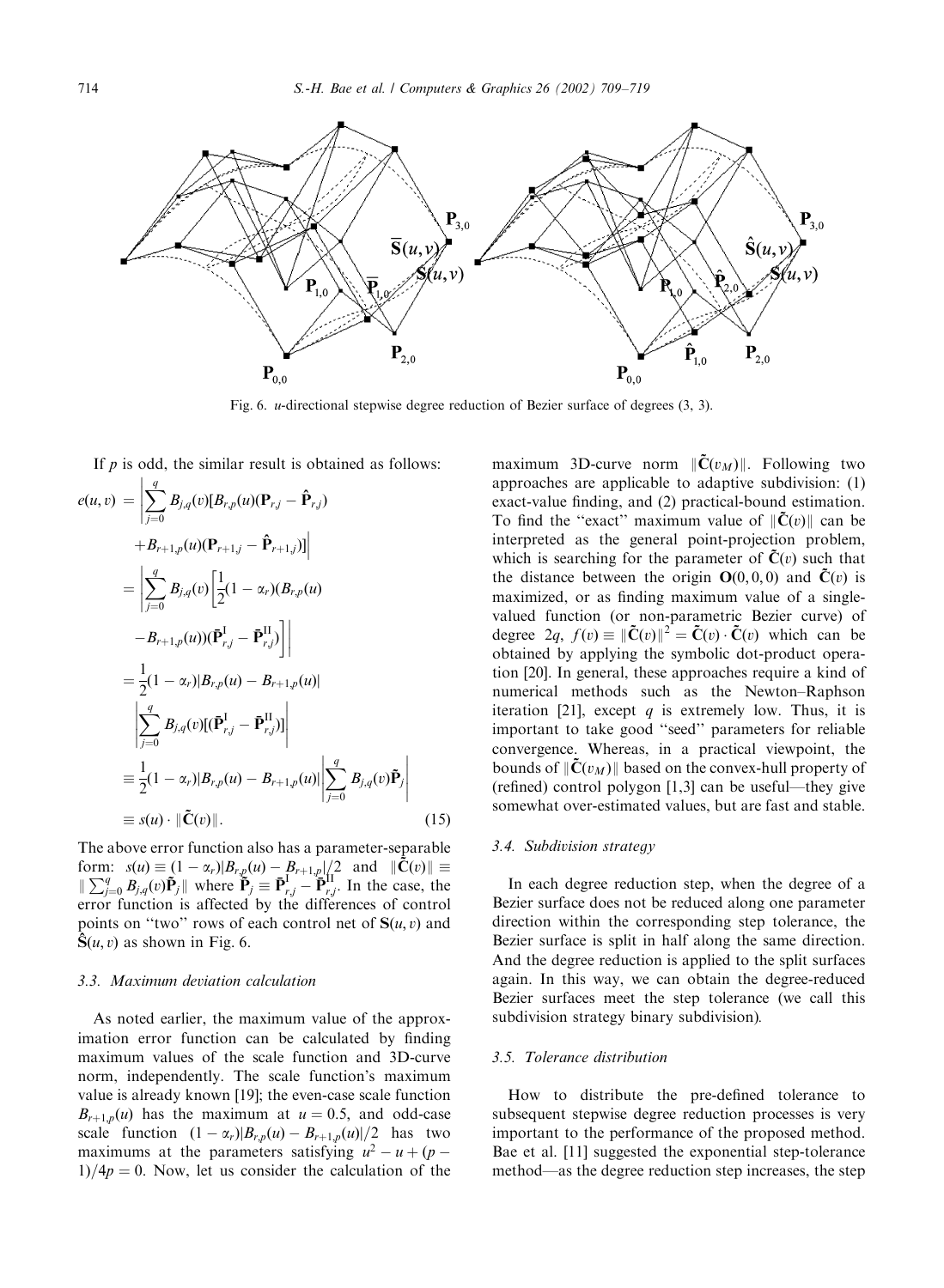

Fig. 7. Schematic diagram of exponential step-tolerance method.

tolerance increases with a given ratio. For a surface case, the relations between the step tolerances are given as  $\varepsilon_i^v = \phi \varepsilon_i^u$ ,  $\varepsilon_{i+1}^u = \psi \varepsilon_i^v$ ,  $\varepsilon_{i+1}^u = (\phi \psi) \varepsilon_i^u$ ,  $\varepsilon_{i+1}^v = (\phi \psi) \varepsilon_i^v$ ;  $\phi, \psi \geq 1$ . Fig. 7 shows the schematic diagram of the exponential step-tolerance method. By some arithmetical manipulations, the explicit formulas for the each step tolerance are derived as follows (see Appendix A for details):

$$
\varepsilon_i^u = \frac{(\varepsilon_{rest,i}^u - \varepsilon_t)(\phi\psi - 1)}{(1 + \phi)\{(\phi\psi)^{p-1} - 1\}},
$$
\n(16a)

$$
\varepsilon_i^v = \frac{(\varepsilon_{rest,i}^v - \varepsilon_t)(\phi\psi - 1)}{\psi(1 + \phi)\{(\phi\psi)^{q-i-1} - 1\} + \phi\psi - 1},\tag{16b}
$$

where  $\varepsilon_{rest,i}^{u}$  and  $\varepsilon_{rest,i}^{v}$  are available tolerances for subsequent degree reduction steps, which are calculated based on the cumulative approximation error of each intermediate Bezier surface as  $\varepsilon_{rest,i}^u = \varepsilon - \sum_{j=1}^{i-1} (e_j^u + e_j^v)$ and  $\varepsilon_{rest,i}^{v} = \varepsilon - \{ \sum_{j=1}^{i-1} (e_j^u + e_j^v) + e_i^u \}.$  Fig. 8 shows the results of the first-phase approximation of the proposed method with different  $\psi$  values (with  $\phi = 1$ ); the abscissa is  $\psi$ , which varies from 1 to 32, and the ordinate is the ratio of the number of bilinear surfaces produced by the proposed method with the corresponding  $\psi$ , to the number of bilinear surfaces produced by Elber's method. The test surface is an automatic-gearshift knob surface (see Fig. 13a), which is a bicubic B-spline surface  $(60 \text{ mm} \times 30 \text{ mm} \times 100 \text{ mm})$ . We can observe that the exponential step-tolerance method  $(\psi > 1)$  gives better results than the uniform step-tolerance method [15,16,22]  $(\psi = 1)$  in view of both "economics" and "accuracy". In the other words, the accurate approximations of the early steps pay back—the resulting triangular-net has less triangles, and is more close to the original parametric surface. On the other hand, we can also find that the proposed method generates less bilinear surfaces than Elber's method if a proper  $\psi$ value is chosen, and works comparatively better as the pre-defined tolerance is smaller.

## 3.6. Triangular-net construction

When converting bilinear surfaces into a set of triangles, the special attention should be paid to make a water-tight triangular net with no internal cracks for a wide range of applications. Peterson [8] suggested a simple crack prevention method as shown in Fig. 9, but which does not provide a ''topologically'' valid watertight triangular net.

For the case, we present a new crack prevention method. If a bilinear surface adjacent to one along a boundary edge like patch  $A$  in Fig. 10a, it is diagonally split into two triangles. And if not (see patch  $B$  and  $C$  in Fig. 10a), split into four triangles with the center point of the patch evaluated at (0.5, 0.5) (see Fig. 10b), then triangles are refined as shown in Fig. 10c.

When a bilinear surface  $B(u, v)$  is converted into two or four triangles, the maximum approximation errors [9] are given as follows (see Fig. 11).

$$
e_{M,2} = \frac{1}{4} \max \{ dist(\mathbf{P}_{1,1}, \Pi(\mathbf{P}_{0,0}, \mathbf{P}_{1,0}, \mathbf{P}_{0,1})), dist(\mathbf{P}_{0,0}, \Pi(\mathbf{P}_{1,1}, \mathbf{P}_{0,1}, \mathbf{P}_{1,0})) \},
$$
(17a)

 $e_{M,4}$ 

$$
=\frac{1}{8}\max\left\{\begin{matrix}dist(\mathbf{P}_{1,0},\Pi(\mathbf{P}_{0,0},\mathbf{P}_c,\mathbf{P}_{0,1})),dist(\mathbf{P}_{1,1},\Pi(\mathbf{P}_{0,0},\mathbf{P}_c,\mathbf{P}_{0,1})),\\dist(\mathbf{P}_{1,1},\Pi(\mathbf{P}_{1,0},\mathbf{P}_c,\mathbf{P}_{0,0})),dist(\mathbf{P}_{0,1},\Pi(\mathbf{P}_{1,0},\mathbf{P}_c,\mathbf{P}_{0,0})),\\dist(\mathbf{P}_{0,1},\Pi(\mathbf{P}_{1,1},\mathbf{P}_c,\mathbf{P}_{1,0})),dist(\mathbf{P}_{0,0},\Pi(\mathbf{P}_{1,1},\mathbf{P}_c,\mathbf{P}_{1,0})),\\dist(\mathbf{P}_{0,0},\Pi(\mathbf{P}_{0,1},\mathbf{P}_c,\mathbf{P}_{1,1})),dist(\mathbf{P}_{1,0},\Pi(\mathbf{P}_{0,1},\mathbf{P}_c,\mathbf{P}_{1,1}))\end{matrix}\right\},
$$

 $(17b)$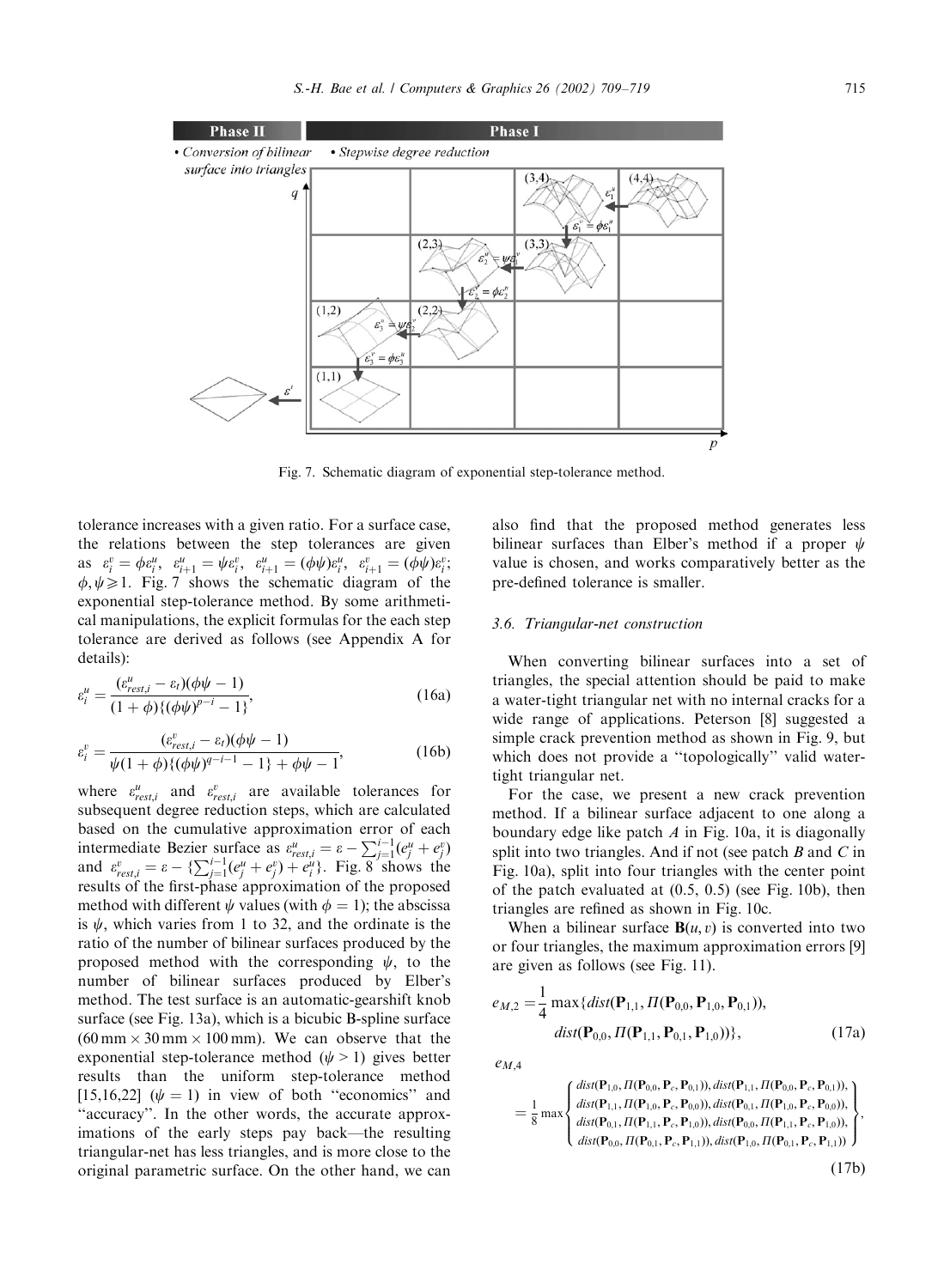where  $\Pi$  is the plane on which three 3D points in its parenthesis are, and  $P_c$  is the center point on the bilinear surface sampled at  $(0.5, 0.5)$ .



Fig. 8. First-phase approximation test.

For splitting into two triangles, there exist two sets of two triangles, and the set of triangles whose the maximum approximation error calculated with Eq. (17a) is smaller, is selected as a part of the resulting triangular net.

#### 4. Illustrative examples

Fig. 12 shows an example of the proposed parametricsurface tessellation method. The parametric surface to be tessellated in Fig. 12a is a ''nautilus-shell'' shaped bicubic B-spline surface  $(310 \text{ mm} \times$  $270 \text{ mm} \times 80 \text{ mm}$ , which is designed by using a ''logarithmic spiral'' whose the curvature (or radius of curvature) is monotonically changed. Figs. 12b and c are the resulting piecewise-planar approximants with the pre-defined tolerances 2.0 and 1.0 (mm), respectively. The computation time was 6.379 and



Fig. 9. Crack prevention method proposed by Peterson.



Fig. 10. Water-tight triangular net construction with proposed crack prevention method.



Fig. 11. Conversion of bilinear surface into triangles.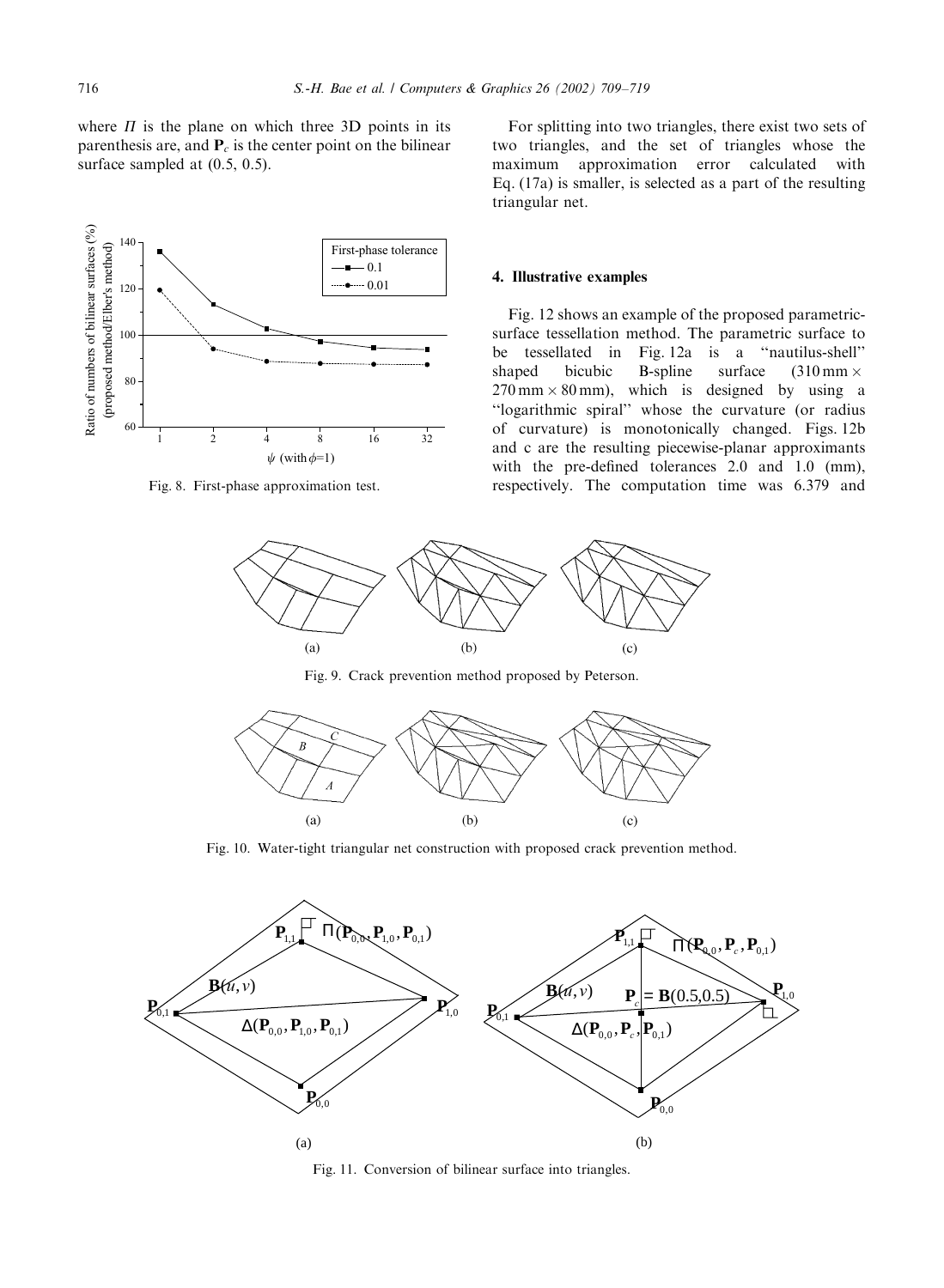

Fig. 12. Parametric-surface tessellation of nautilus-shell shaped surface: (a) bicubic B-spline surface, resulting piecewise-planar approximants with pre-defined tolerance, (b) 2.0, and (c) 1.0.



Fig. 13. Parametric-surface tessellation of gearshift-knob surface: (a) bicubic B-spline surface, resulting piecewise-planar approximants with pre-defined tolerance, (b) 1.0, and (c) 0.1.

10.675 (s), respectively (measured on a 800 MHz Intel<sup>®</sup> Pentium III processor).

Another example is given in Fig. 13: a given bicubic B-spline surface, which is an automatic-gearshift knob surface  $(60 \text{ mm} \times 30 \text{ mm} \times 100 \text{ mm})$ , is converted into water-tight triangular net with the pre-defined tolerances 1.0 and 0.1 (mm), respectively (computation time was 0.580 and 2.554 (s), respectively).

#### 5. Discussion and conclusions

The proposed parametric-surface tessellation method is extended from our previous work [11]—parametriccurve polygonization whose the basic idea is that a piecewise-linear approximant satisfying a pre-defined tolerance can be obtained by combining stepwise degree reduction with adaptive subdivision. To extend the curve-case result to a surface case, the one-directional stepwise degree reduction strategy is introduced. By

applying the midpoint-blending type stepwise degree reduction to each parameter direction of the surface, the approximation error function is factorized into a function of  $u$  and a function of  $v$ , and the maximum error can be easily calculated because the problem of a surface (error function) becomes that of a curve. For converting each parametric surface of degrees (1, 1), so called bilinear surface, into planar segments (i.e., triangles), Elber's results [9] are adopted, and for constructing a water-tight triangular net, a simple crack prevention method is proposed.

One of the distinct characteristics of the proposed method is a kind of ''multi-step'' approximation. Namely, the resulting approximant is ''recursively'' approximated to a given parametric surface. Thus, the resulting triangular-net deviates from a given parametric surface within a pre-defined tolerance, but the vertices of it are not on the original surface (so, the term ''approximant'' was used instead of ''interpolant'' in the paper). Also, in the multi-step approximation, the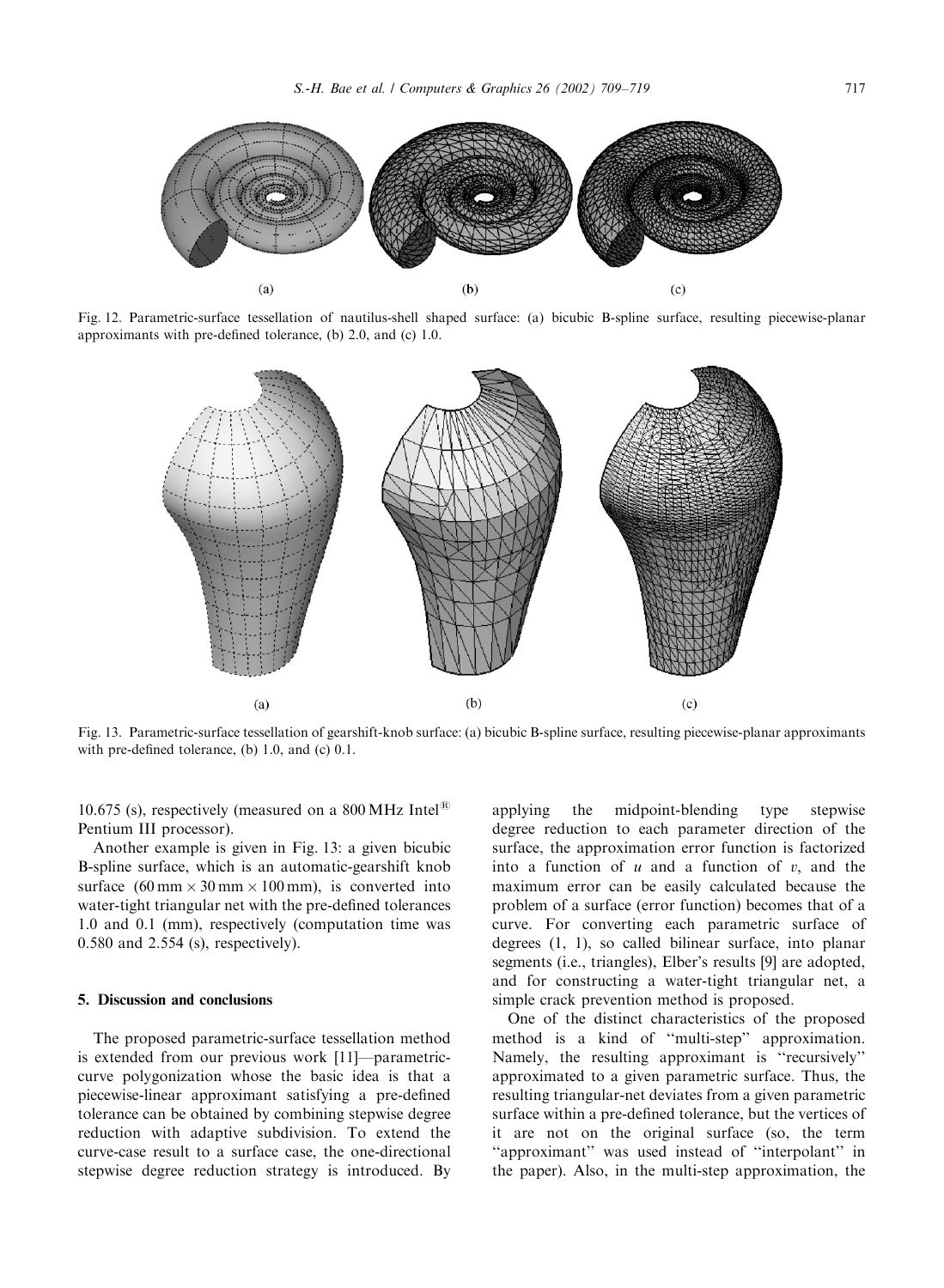pre-defined tolerance has to be distributed to each step, and it can cause the unwanted waste of the available tolerance. Thus, the proposed method uses the exact calculation of the maximum deviation of approximants and the exponential step-tolerance strategy with proper ratios  $(\phi, \psi)$  to compensate the problem.

Further work can be how to determine the optimal values of the ratios  $(\phi, \psi)$  for the exponential steptolerance method, which is expected to relate to a size ratio of the parametric surface to be tessellated and the pre-defined tolerance.

### Acknowledgements

The Ministry of Science and Technology of Korean government has supported the research.

#### Appendix A. Exponential Step-tolerance Calculation

The available tolerance for *th*  $*u*$ *-directional stepwise* degree reduction is to be distributed into the step tolerances for subsequent  $(p - i)$  degree reduction steps and tolerance for the conversion of a bilinear surface into triangles as follows:

$$
\varepsilon_{rest,i}^{u} = \sum_{j=i}^{p-1} (\varepsilon_j^{u} + \varepsilon_j^{v}) + \varepsilon^{t} = (1 + \phi) \sum_{j=i}^{p-1} \varepsilon_j^{u} + \varepsilon^{t}
$$
  
=  $(1 + \phi) \sum_{j=0}^{p-i-1} (\phi \psi)^{j} \varepsilon_j^{u} + \varepsilon^{t}$   
=  $\varepsilon_i^{u} (1 + \phi) \sum_{j=0}^{p-i-1} (\phi \psi)^{j} + \varepsilon^{t}$   
=  $\varepsilon_i^{u} (1 + \phi) \frac{(\phi \psi)^{p-i} - 1}{\phi \psi - 1} + \varepsilon^{t}.$  (A.1)

Similarly,

e

$$
e_{rest,i}^{v} = \varepsilon_{i}^{v} + \sum_{j=i+1}^{q-1} (\varepsilon_{j}^{u} + \varepsilon_{j}^{v}) + \varepsilon^{t}
$$
  
\n
$$
= \varepsilon_{i}^{v} + \psi(1+\phi) \sum_{j=i+1}^{q-1} \varepsilon_{j-1}^{v} + \varepsilon^{t}
$$
  
\n
$$
= \varepsilon_{i}^{v} + \psi(1+\phi) \sum_{k=i}^{q-2} \varepsilon_{k}^{v} + \varepsilon^{t}
$$
  
\n
$$
= \varepsilon_{i}^{v} + \psi(1+\phi) \sum_{k=0}^{q-i-2} (\phi\psi)^{k} \varepsilon_{i}^{v} + \varepsilon^{t}
$$
  
\n
$$
= \varepsilon_{i}^{v} + \varepsilon_{i}^{v} \psi(1+\phi) \sum_{k=0}^{q-i-2} (\phi\psi)^{k} + \varepsilon^{t}
$$
  
\n
$$
= \varepsilon_{i}^{v} + \varepsilon_{i}^{v} \psi(1+\phi) \frac{(\phi\psi)^{q-i-1} - 1}{\phi\psi - 1} + \varepsilon^{t}.
$$
 (A.2)

#### **References**

- [1] Filip D, Magedson R, Markot R. Surface algorithms using bounds on derivatives. Computer Aided Geometric Design 1986;3:295–311.
- [2] Sheng X, Hirsh EE. Triangulation of trimmed surfaces in parametric space. Computer Aided Design 1992;24(8): 437–44.
- [3] Piegl L, Richard AM. Tessellating trimmed NURBS surfaces. Computer Aided Design 1995;27(1): 16–26.
- [4] Lane JM, Riesenfeld RF. Bounds on a polynomial, BIT 1981;21:112–7.
- [5] Dolenc A, Makela I. Optimized triangulation of parametric surfaces. In: Bowyer A, editor. Computer-aided surface geometry and design: the mathematics of surfaces IV. Oxford, UK: Clarendon Press, 1991. p. 1–13.
- [6] Lane JM, Carpenter L. A generalized scan line algorithm for the computer display of parametrically defined surfaces. Computer Graphics and Image Processing 1979;11:290–7.
- [7] Lane JM, Riesenfeld RF. A theoretical development for computer generation and display of piecewise polynomial surfaces. IEEE Transactions on Pattern Analysis and Machine Intelligence 1980;2(1):35–46.
- [8] Peterson JW. Tessellation of NURBS surfaces. In: Heckbert PS, editor. Graphics gems IV. New York: Academic Press, 1994. p. 286–320.
- [9] Elber G. Error bounded piecewise linear approximation of freeform surfaces. Computer Aided Design 1996;28(1): 51–7.
- [10] Austin SP, Jerard RB, Drysdale RL. Comparison of discretization algorithms for NURBS surface with application to numerically controlled machining. Computer Aided Design 1997;29(1):71–83.
- [11] Bae SH, Shin HY, Choi BK. Parametric curve polygonization based on degree reduction, VMS Lab Technical Report, VMS-01-01. KAIST (in Korean), 2001.
- [12] Forrest AR. Interactive interpolation and approximation by Bezier polynomials. The Computer Journal 1972;15(1):71–9.
- [13] Lachance MA, Saff EB, Varga RS. Bounds for incomplete polynomials vanishing at both endpoints of an interval. In: Coffman C, Fix G, editors. Constructive approaches to mathematical models. New York: Academic Press, 1979. p. 421–37.
- [14] Lachance MA. Chebyshev economization for parametric surfaces. Computer Aided Geometric Design 1988;5:195– 208.
- [15] Watkins MA, Worsey AJ. Degree reduction of Bezier curves. Computer Aided Design 1988;20(7):398– 405.
- [16] Eck E. Degree reduction of Bezier curves. Computer Aided Geometric Design 1993;10:237–51.
- [17] Eisele EF. Chebyshev approximation of plane curves by splines. Journal of Approximation Theory 1994; 76:133–48.
- [18] Degen WLF. Best approximations of parametric curves by splines. In: Lyche T, Schumaker L, editors. Mathematical methods in computer aided geometric design II. New York: Academic Press, 1992. p. 171–84.